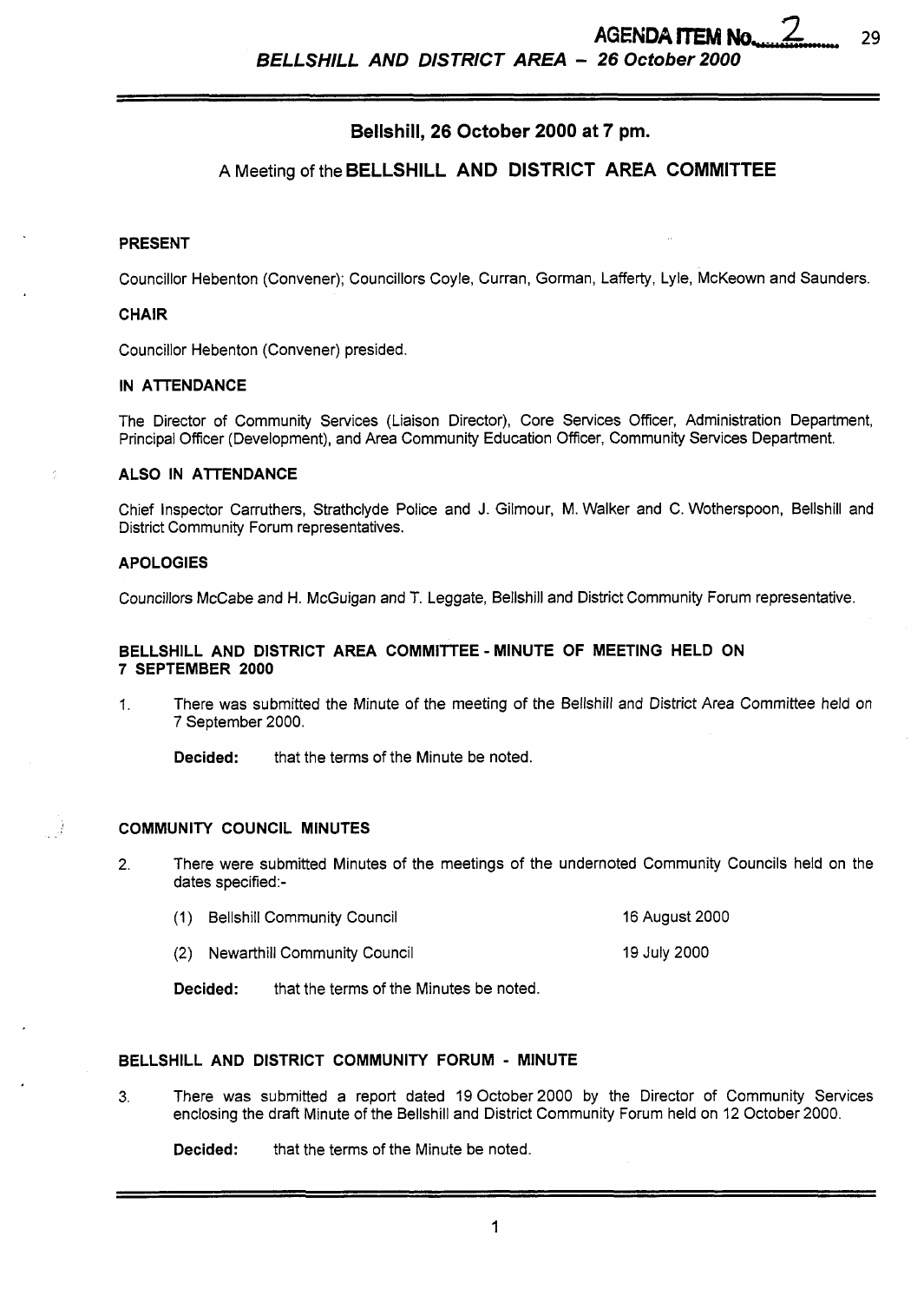# **COMMUNITY GRANT SCHEME** - **CONSIDERATION OF APPLICATIONS**

4. With reference to paragraph **9** of the Minute of the meeting of this Committee held on 7 September2000, there was submitted a report dated 16 October2000 by the Director of community Services detailing applications for community Grants covering more than one Area Committee boundary together with continued and new applications specific to the Bellshill and District Area Committee.

**Decided:** that subject to receipt of any outstanding information, the applications for community Grants be dealt with as follows:-

# **(1) APPLICATIONS COVERING MORE THAN ONE AREA COMMITTEE BOUNDARY**

## **(a) CONTINUED APPLICATIONS**

| <b>Group/Grant Requested</b>                                                                          | <b>Purpose of Application</b>                                                                          | <b>Decision</b>                                           |
|-------------------------------------------------------------------------------------------------------|--------------------------------------------------------------------------------------------------------|-----------------------------------------------------------|
| Caledonian Award Scheme<br>(CG/00/01-37) - £1,000 (previously<br>awarded £415)                        | To assist with general running costs of<br>awards scheme for disabled young<br>people.                 | Nil award                                                 |
| New Stevenston and District Garden<br>Club (CG/00/01-43) - £500<br>(previously awarded £200)          | To assist with purchase of equipment,<br>general running expenses and cost of<br>hosting annual event. | Nil award                                                 |
| St. Mary's Primary School Parents<br>Association (CG/00/01-44) - £600<br>(previously awarded £250)    | To assist with purchase of seating for<br>reflective garden area.                                      | Nil award                                                 |
| <b>New Stevenston Community Council</b><br>(CG/00/01-48) - £1,000 (previously<br>awarded £100)        | To assist with cost of outing.                                                                         | Grant £100                                                |
| Nicol Odeans (CG/00/01-55) - £800<br>(previously awarded £275)                                        | To assist with purchase of new<br>instruments and travelling expenses.                                 | Nil award                                                 |
| Society for the Protection of the<br>Unborn Child (CG/00/01-58) - £1,500<br>(previously awarded £650) | To assist with general running costs<br>and purchase of educational<br>materials.                      | Continued pending<br>advice from Legal<br><b>Services</b> |
| Strathclyde Fire Brigade Pipe Band<br>(CG/00/01-103) - £2,000 (previously<br>awarded £505)            | To assist with purchase of<br>replacement equipment.                                                   | Nil award                                                 |
| Twenty-Twenty (CG/00/01-118) -<br>£2,000                                                              | To assist with cost of video<br>production.                                                            | Nil award                                                 |
| Lanarkshire Keyboard Club<br>(CG/00/01-127) - £600                                                    | To assist with purchase of audio<br>equipment.                                                         | Nil award                                                 |
| St. Mary's Church Senior Citizens<br>Club (CG/00/01-143) - £600<br>(previously awarded £220)          | To assist with cost of Christmas<br>Dinner.                                                            | Nil award                                                 |
| Newarthill Amateur Boxing and<br>Fitness Club (CG/00/01-172) - £1,500<br>(previously awarded £600)    | To assist with cost of refurbishing<br>building and purchasing equipment.                              | Grant £100                                                |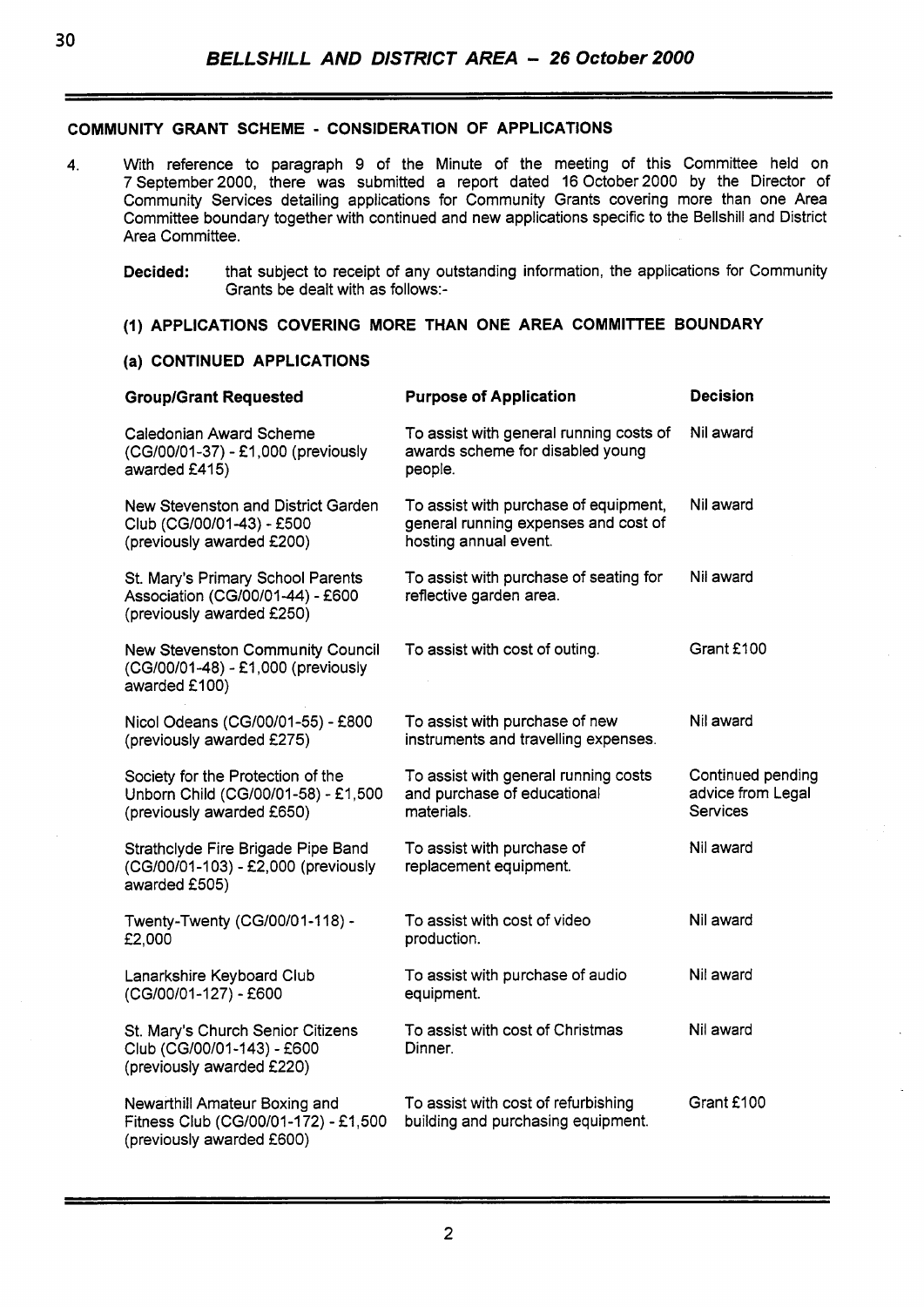| <b>Group/Grant Requested</b>                                                                 | <b>Purpose of Application</b>                                                                                                           | <b>Decision</b>                                           |
|----------------------------------------------------------------------------------------------|-----------------------------------------------------------------------------------------------------------------------------------------|-----------------------------------------------------------|
| Motherwell/Clydesdale Headway<br>Group (CG/00/01-175) - £2,000<br>(previously awarded £80)   | To assist with general running costs of<br>group.                                                                                       | Grant £75                                                 |
| <b>Ethnic Junior Education Group</b><br>(CG/00/01-178) - £2,000 (previously<br>awarded £180) | To assist with cost of weekend<br>educational outing to Millennium<br>Dome.                                                             | Nil award                                                 |
| Motherwell and District Womens Aid<br>(CG/00/01-202) - £750 (previously<br>awarded £150)     | To assist with purchase of resource<br>materials, cost of attending seminars/<br>conferences and social outings<br>throughout the year. | Grant £175                                                |
| Group Around Self Harm (GASH)<br>(CG/00/01-209) - £500 (previously<br>awarded £260)          | To assist with cost of hosting<br>conference.                                                                                           | Nil award                                                 |
| Wishaw Boys Club (CG/00/01-225) -<br>£1,720 (previously awarded £400)                        | To assist with purchase of equipment<br>and general running costs.                                                                      | Nil award                                                 |
| <b>Bothwell United Boys Club</b><br>(CG/00/01-226) - £350 (previously<br>awarded £250)       | To assist with purchase of football<br>strips.                                                                                          | Grant £50                                                 |
| Kilsyth Close Harmony Group<br>(CG/00/01-231) - £1,100 (previously<br>awarded £305)          | To assist with purchase of keyboard,<br>sheet music, hall let and transport<br>costs.                                                   | Nil award                                                 |
| (b) NEW APPLICATIONS                                                                         |                                                                                                                                         |                                                           |
| <b>Group/Grant Requested</b>                                                                 | <b>Purpose of Application</b>                                                                                                           | <b>Decision</b>                                           |
| Lanarkshire Darts Association<br>(CG/00/01-242) - £2,000                                     | To assist with general running costs,<br>coaching of youth players and<br>purchase and maintenance of new<br>equipment.                 | Grant £170                                                |
| Motherwell Elderly Forum<br>(CG/00/01-268) - £1,200                                          | To assist with running costs.                                                                                                           | Continued for further<br>consideration                    |
| Scottish Campaign for Nuclear<br>Disarmament (CG/00/01-272) - £200                           | To assist with cost of developing<br>website publicity for North<br>Lanarkshire.                                                        | Continued pending<br>advice from Legal<br><b>Services</b> |
| Carfin Harp AFC (CG/00/01-273) -<br>£200                                                     | To assist with hire of pitches for<br>coming season.                                                                                    | Nil award                                                 |
| Motherwell United Services Over 60<br>Club (CG/00/01-315) - £400                             | To assist with cost of Christmas Party<br>and food gift.                                                                                | Nil award                                                 |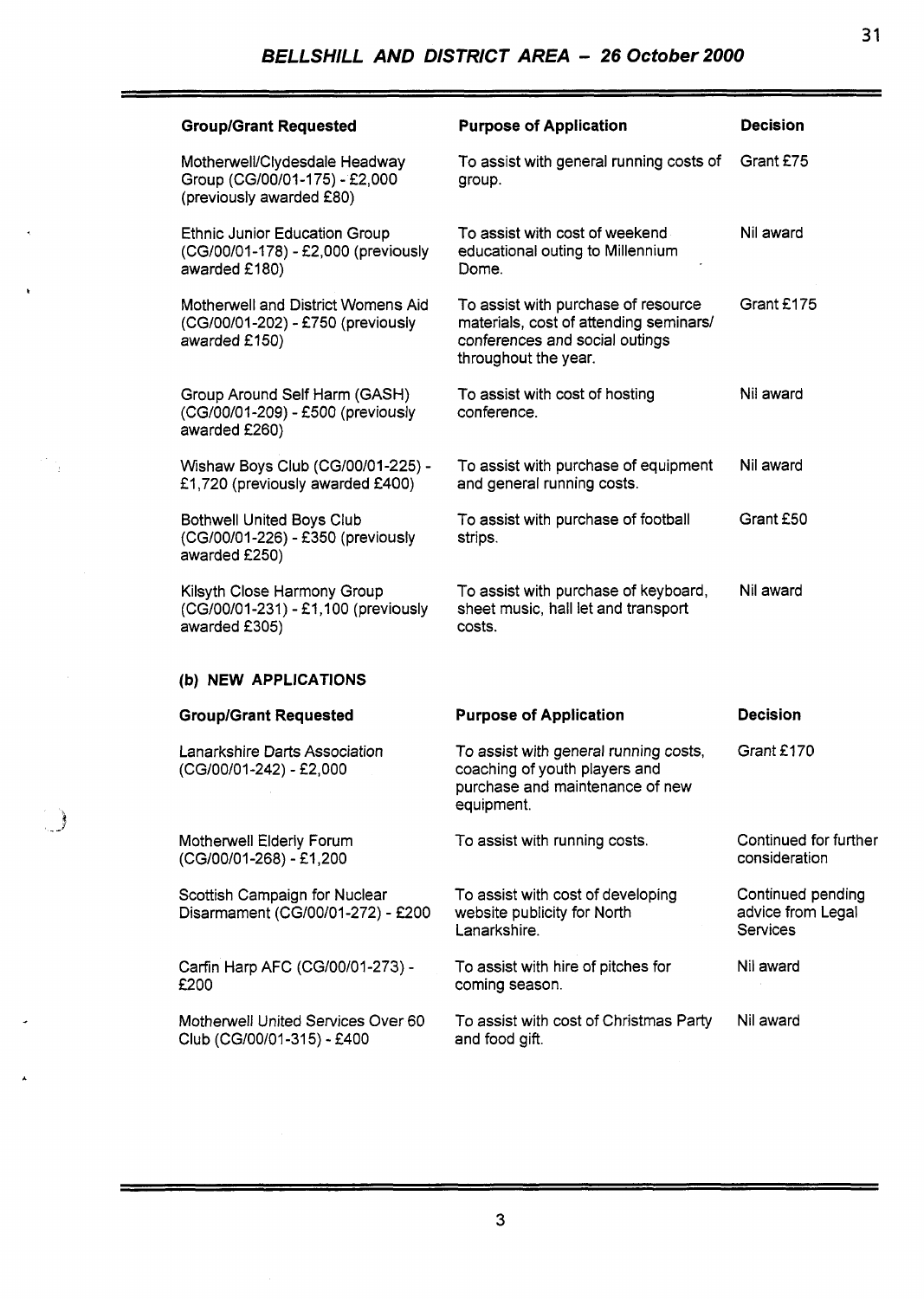# (2) APPLICATIONS SPECIFIC TO BELLSHILL AND DISTRICT AREA COMMITTEE

## **(a) CONTINUED APPLICATIONS**

| <b>Group/Grant Requested</b>                                                                                           | <b>Purpose of Application</b>                                                            | <b>Decision</b> |
|------------------------------------------------------------------------------------------------------------------------|------------------------------------------------------------------------------------------|-----------------|
| <b>Limited Edition Youth Group</b><br>(CG/99/00-806) - £600 (previously<br>awarded £300)                               | To assist with purchase of games and<br>craft equipment.                                 | Grant £300      |
| Sportscene Youth Club<br>(CG/00/01-14) - £500 (previously<br>awarded £100)                                             | To assist with purchase of new<br>equipment and hosting of badminton<br>tournament.      | Grant £50       |
| <b>Orbiston Parent Group</b><br>(CG/00/01-16) - £1,000 (previously<br>awarded £100)                                    | To assist with purchase of multi media<br>system.                                        | Grant £250      |
| <b>Bellshill Community Council</b><br>(CG/00/01-56) - £900 (previously<br>awarded £550)                                | To assist with cost of hosting annual<br>street fair.                                    | Grant £350      |
| <b>Bellshill and District Clergy Fraternal</b><br>(CG/00/01-68) - £750 (previously<br>awarded £350)                    | To assist with cost of hosting<br>interdenominational Millennium<br>celebration.         | Grant £200      |
| <b>Orbiston Parents' Group</b><br>(CG/00/01-69) - £1,500 (previously<br>awarded £100)                                  | To assist with purchase of materials<br>for outdoor arts project.                        | Grant £200      |
| <b>Bellshill Community Council</b><br>(CG/00/01-121) - £411.25 (previously<br>awarded £100)                            | To assist with costs of removing<br>graffiti from bridge                                 | Grant £100      |
| Holy Family Rambling Club<br>(CG/00/01-170) - £500 (previously<br>awarded £175)                                        | To assist with start-up costs and<br>purchase of equipment                               | Grant £100      |
| <b>Bellshill Salvation Army Home</b><br>League and over 60s Club<br>(CG/00/01-199) - £500 (previously<br>awarded £200) | To assist with cost of millennium<br>dinner and concert party                            | Grant £150      |
| <b>Mossend Bowling Club</b><br>(CG/00/01-205) - £2,000 (previously<br>awarded £750)                                    | To assist with cost of repairing locker<br>and refurbishment of pathways and<br>building | Nil award       |
| Belishill West Church Womens' Guild<br>(CG/00/01-213) - £1,000 (previously<br>awarded £100)                            | To assist with cost of refurbishing<br>kitchen and purchase of equipment                 | Grant £150      |
| <b>Bellshill Area Safety Initiative</b><br>(CG/00/01-221) - £500 (previously<br>awarded £125)                          | To assist with cost of hosting<br>interactive safety based roadshow                      | Grant £225      |

**4**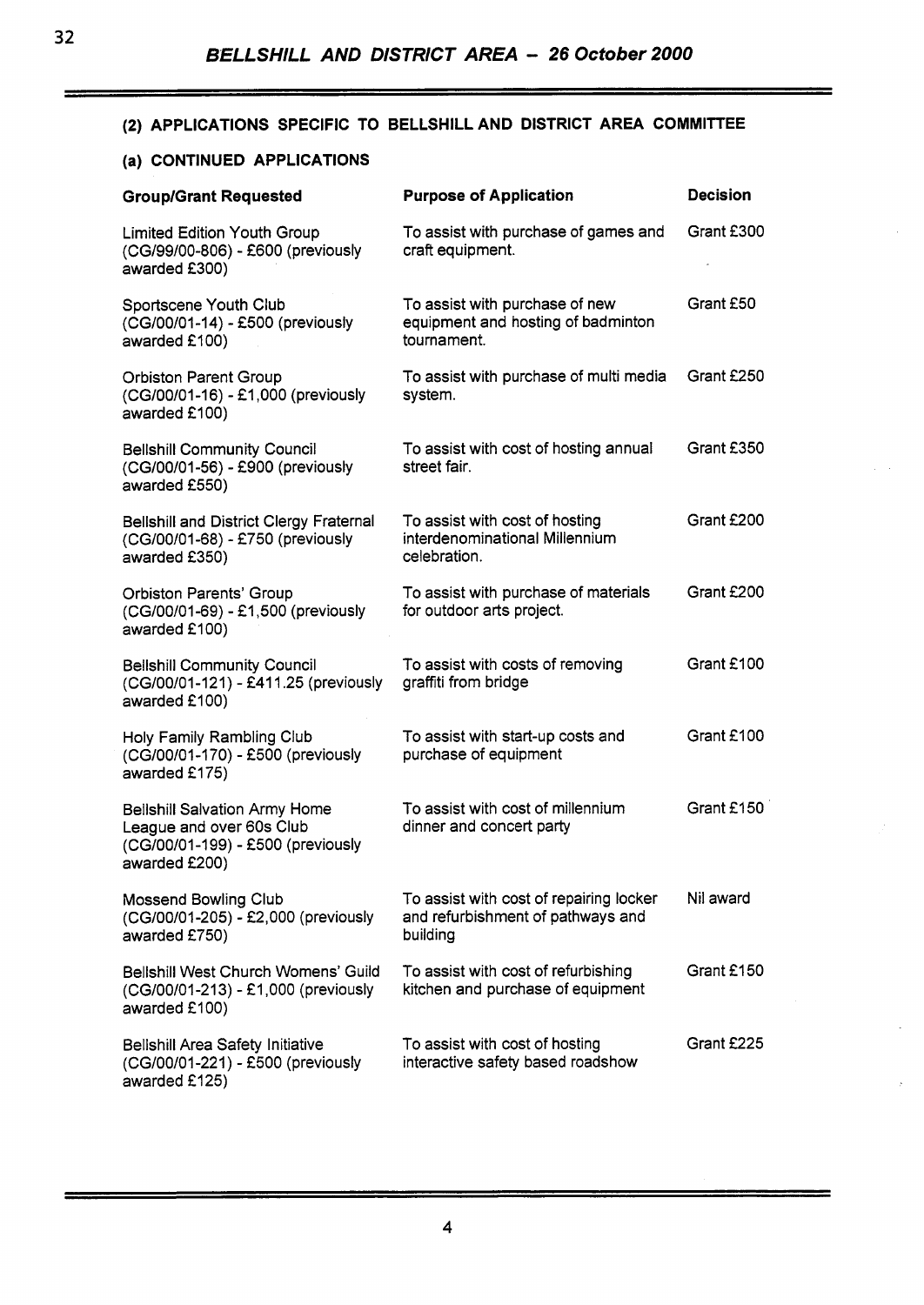| <b>Group/Grant Requested</b>                                                              | <b>Purpose of Application</b>                                                            | <b>Decision</b>                                          |
|-------------------------------------------------------------------------------------------|------------------------------------------------------------------------------------------|----------------------------------------------------------|
| <b>Orbiston Amateur Boxing Club</b><br>(CG/00/01-230) - £700 (previously<br>awarded £100) | To assist with purchase of equipment<br>and general running costs                        | Grant £400                                               |
| <b>Belishill Cheers AFC</b><br>(CG/00/01-233) - £750 (previously<br>awarded £50)          | To assist with purchase of strips and<br>training equipment                              | Nil award                                                |
| <b>Orbiston Parent and Toddlers Group</b><br>(CG/00/01-239) - £200                        | To assist with purchase of new toys<br>and equipment                                     | Grant £200                                               |
| (b) NEW APPLICATIONS                                                                      |                                                                                          |                                                          |
| <b>Group/Grant Requested</b>                                                              | <b>Purpose of Application</b>                                                            | <b>Decision</b>                                          |
| <b>Appleyard Residents Association</b><br>(CG/00/01-243) - £200                           | To assist with cost of Christmas dinner                                                  | Grant £200                                               |
| Holytown Sunshine Club<br>(CG/00/01-286) - £200                                           | To assist with cost of Christmas outing<br>and meal                                      | Grant £200                                               |
| Knights of St Columba<br>(CG/00/01-287) - £500                                            | To assist with cost of dinner for<br>disabled people                                     | Grant £500                                               |
| Holy Family SVDP (CG/00/01-292) -<br>£600                                                 | To assist with cost of Christmas<br>activity for senior citizens and disabled<br>people  | Grant £400                                               |
| <b>Health and Support Group</b><br>(CG/00/01-293) - £500                                  | To assist with purchase of equipment,<br>general running and activity<br>programme costs | Grant £100 and<br>continued for further<br>consideration |
| Sacred Heart SVDP (CG/00/01-294) -<br>Unknown                                             | To assist with cost of home visits to<br>elderly within area                             | Grant £300                                               |
| <b>Orbiston Parent and Toddler</b><br>(CG/00/01-319) - £100                               | To assist with cost of party and<br>present for toddlers                                 | Grant £100                                               |
| Viewpark OAP Social Club (The Hut)<br>(CG/00/01-320) - £200                               | To assist with costs of Christmas<br>dinner                                              | Grant £200                                               |
| <b>Combe Residents Association</b><br>(CG/00/01-336) - £500                               | To assist with costs of environmental<br>improvements                                    | Grant £500                                               |

**The Convener being of the opinion that the following items were relevant, competent and urgent, authorised their consideration to advise members of the current position.** 

### **HAMILTON ROAD, BELLSHILL** - **ROAD SAFETY**

3

 $\bigcup$ 

**5.** There was submitted correspondence from the Vice-chairman of TEAM Orbiston in relation to concerns expressed with regard to various aspects of road safety at Hamilton Road, Bellshill.